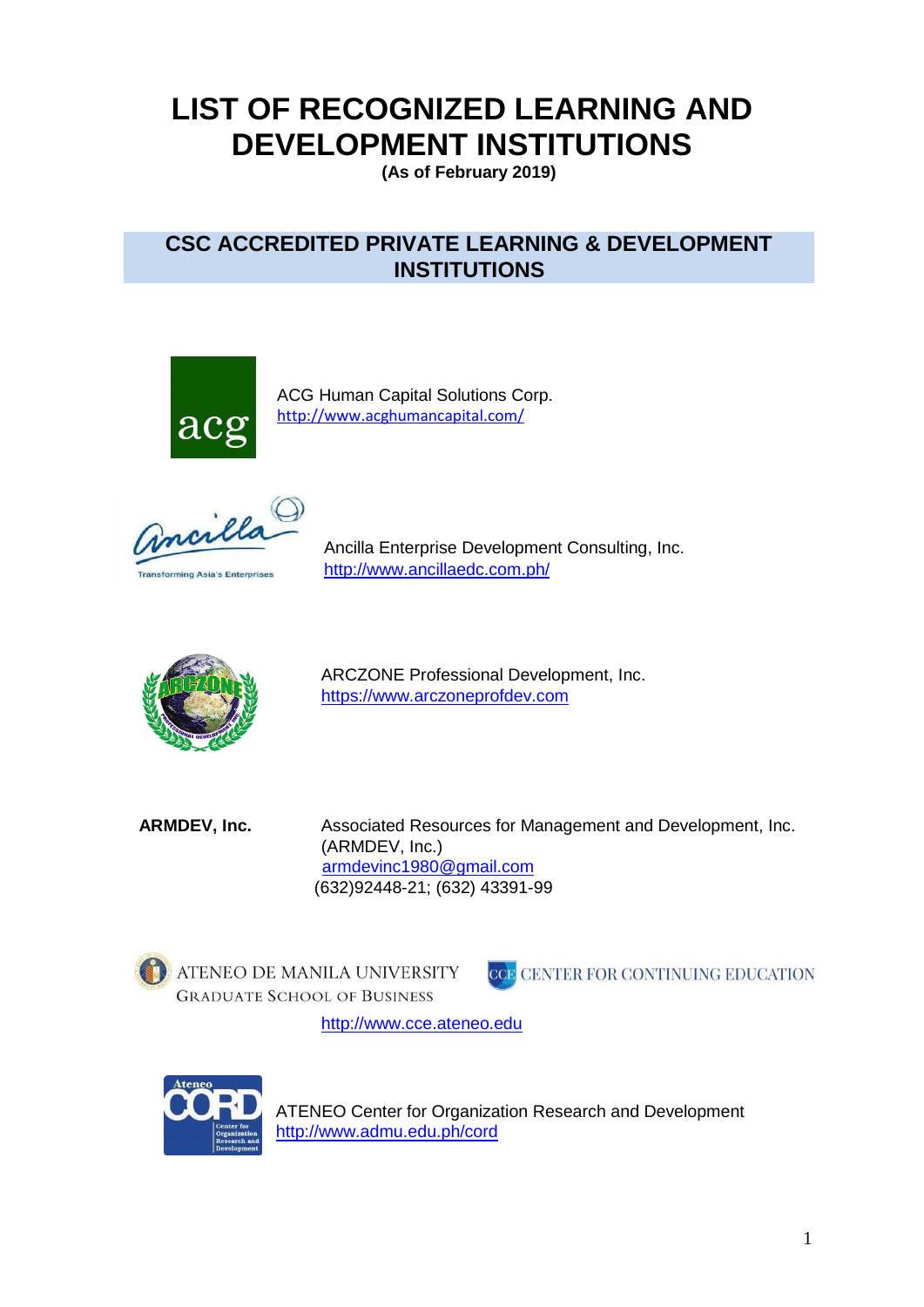

Breakthrough Coaching & Consulting, Inc. https://www.facebook.com/Breakthrough-Coaching-and-Consulting-Inc-390880817719599/



Business Coach, Inc. <http://www.businesscoachphil.com/>



Center for Empowerment Seminars & Workshops, Inc. *"Empowering People to Excellence"* <https://www.facebook.com/ceswiph/>



Center for Global Best Practices Foundation, Inc. [https://www.facebook.com/112349842135719/photos/11234993880](https://www.facebook.com/112349842135719/photos/112349938802376/) [2376/](https://www.facebook.com/112349842135719/photos/112349938802376/)



Centre for Leadership and Change, Inc. <http://www.ateneo.edu/center-leadership-change-inc>



CICP.Learn Business Management Consultancy Co. <https://www.facebook.com/CICP.Learn/>



Council for the Restoration of Filipino Values (CRFV) <http://www.crfv-cpu.org/>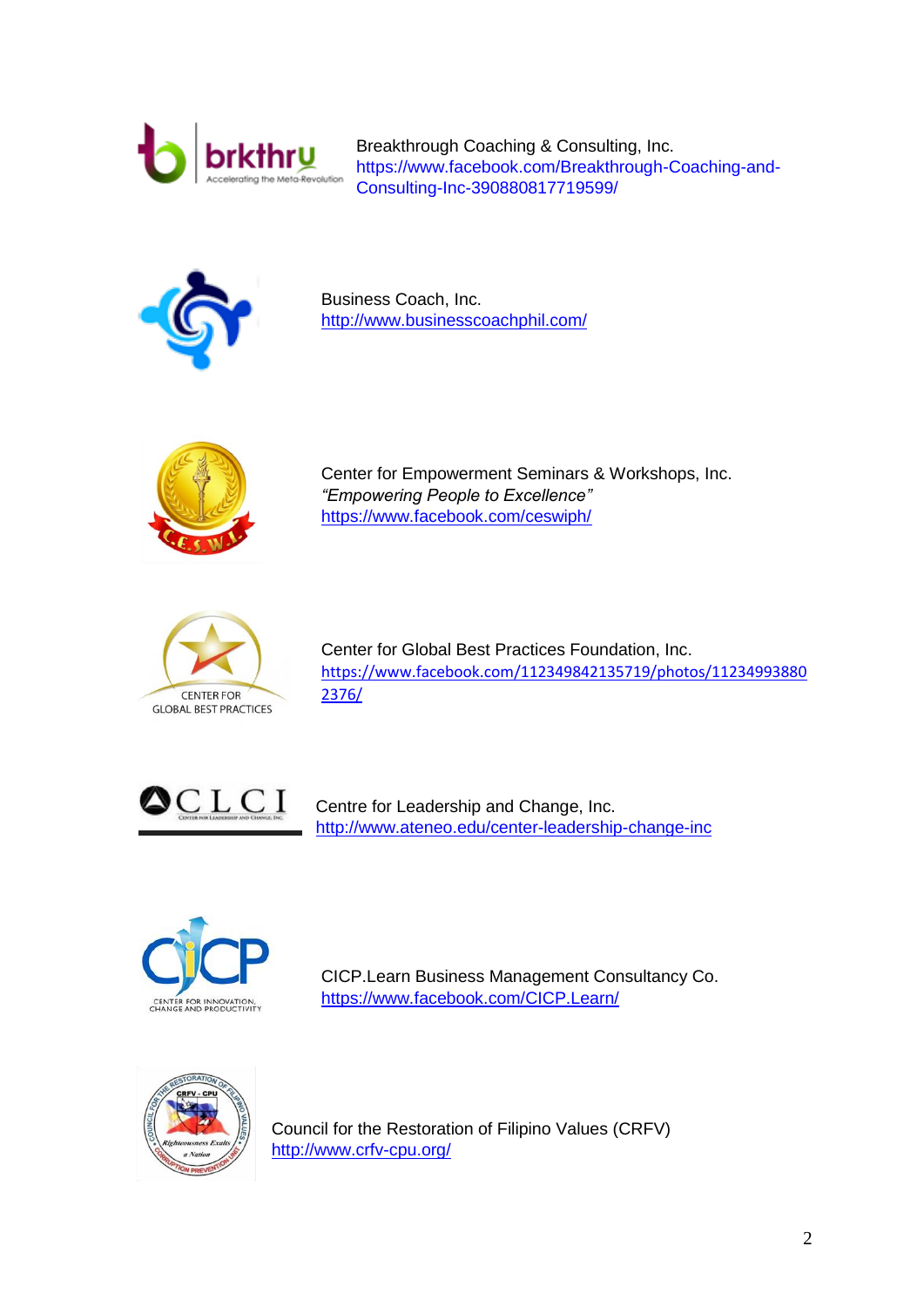

Fellowship of Christians in Government (FOCIG) <http://focigphilippines.org/>



First Pacific Leadership Academy [www.fpacademy.net/](http://www.fpacademy.net/)



[www.gu](http://www.g/)thriejensen.com



Human Capital Asia, Inc. <http://www.humancapital-asia.com/index.php>



People Dynamics, Inc. <https://peopledynamics.co/>



Personnel Officers Association of the Philippines (POAP) <http://www.poap.org.ph/>



Profiles Asia Pacific, Inc. <http://profilesinternational.ph/about-us-overview.php>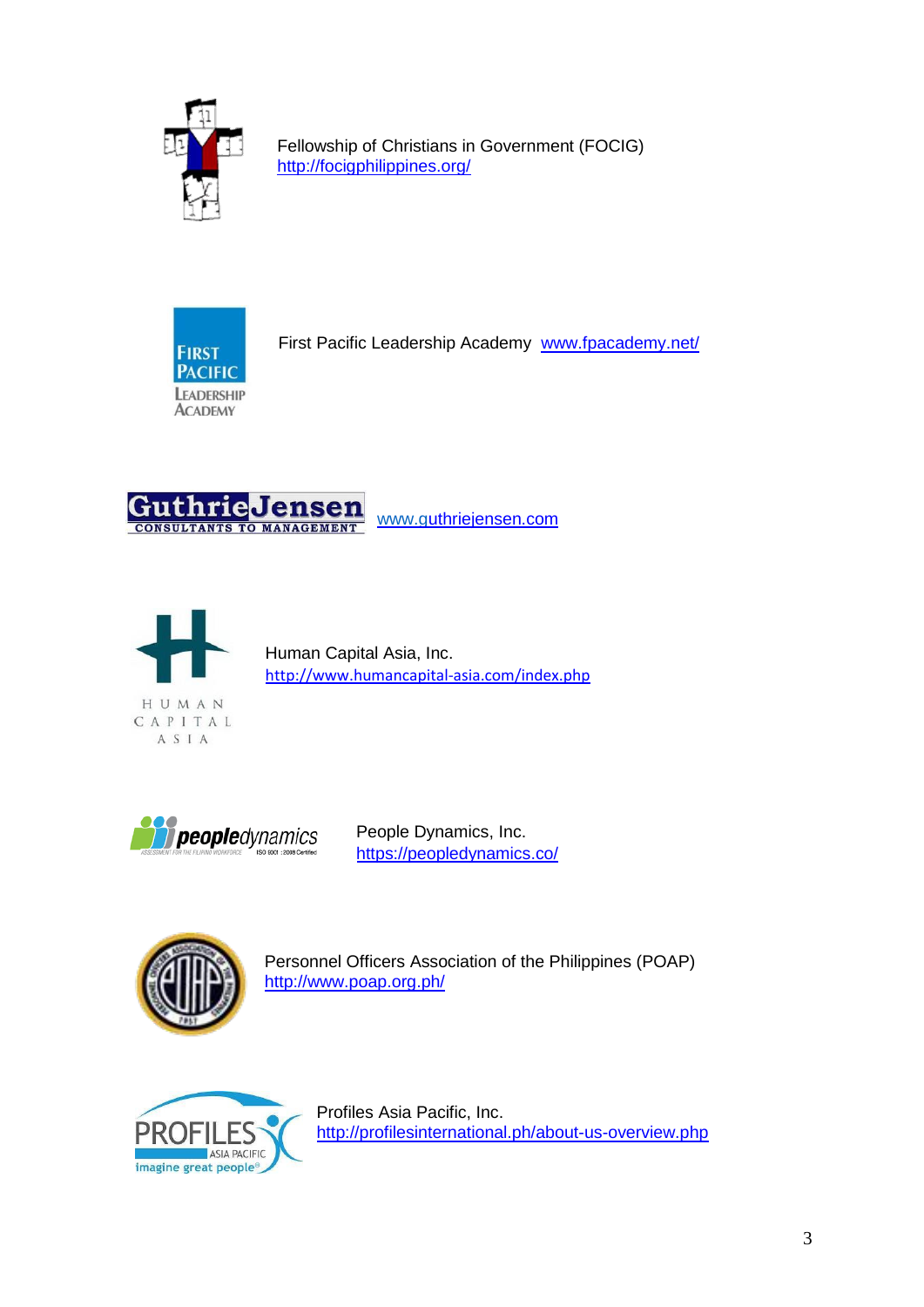

SAIDI Southeast Asia Interdisciplinary Development Institute <http://www.saidi.edu.ph/www4/index.html>



SYNERGY Training and Development, Inc. [https://www.facebook.com/Synergy-Training-and-Development-Inc-](https://www.facebook.com/Synergy-Training-and-Development-Inc-1402579246707777/?tn-str=k*F)[1402579246707777/?tn-str=k\\*F](https://www.facebook.com/Synergy-Training-and-Development-Inc-1402579246707777/?tn-str=k*F)



South East Asia Speakers and Trainers Bureau, Inc. <http://www.speakerstrainers.com/>



The Mentor Group Professional Consultants & Co. <http://mentorgroup.asia/>



The Talkshop Learning and Training Center <http://talkshop.ph/>



Trust Management Centre [http://trustedu.com](http://trustedu.com/)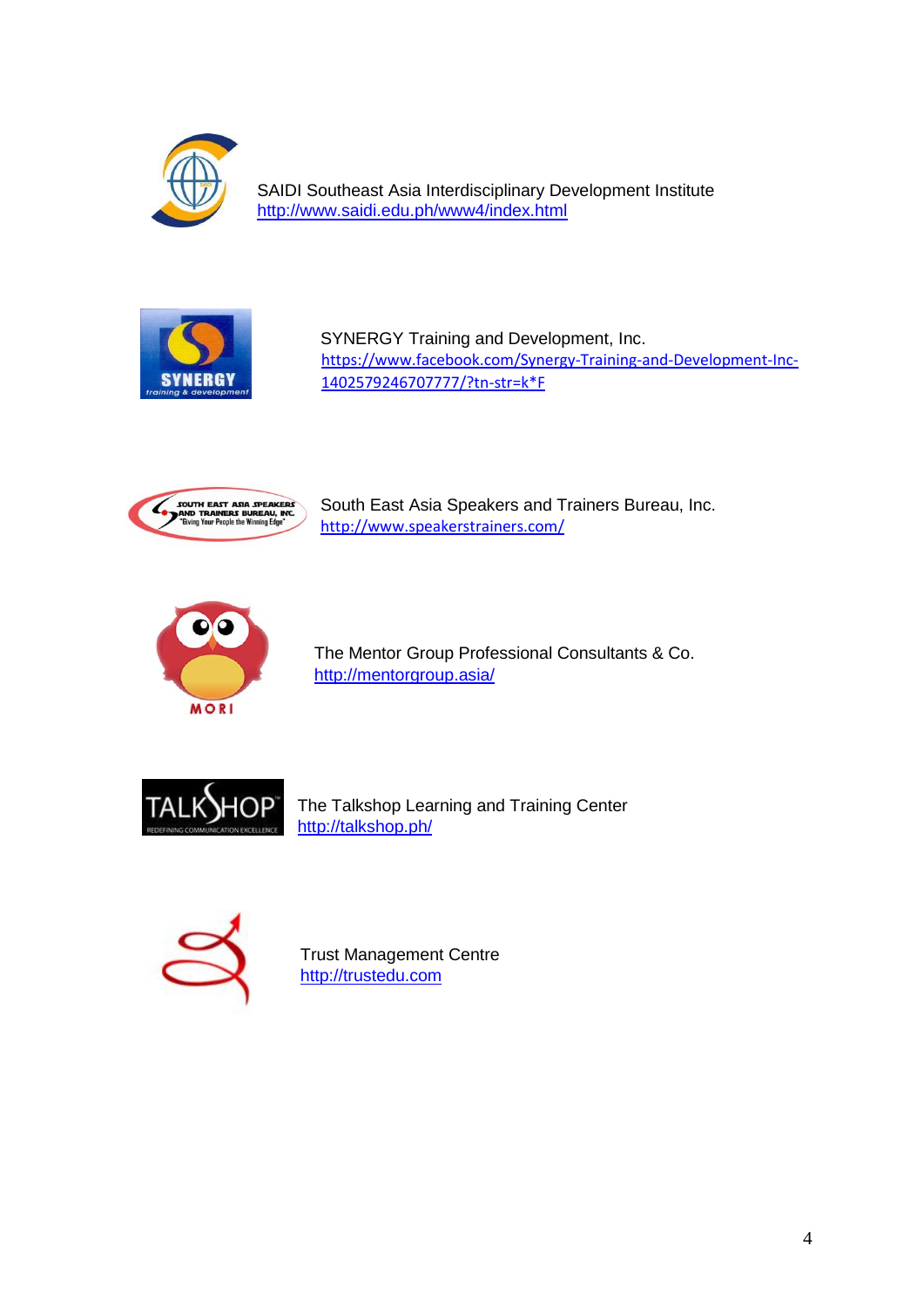#### **GOVERNMENT LEARNING & DEVELOPMENT INSTITUTIONS**

Civil Service Commission (CSC) -Civil Service Institute <http://csi.csc.gov.ph/>

> -CSC Regional Offices [http://www.csc.gov.ph/#l](http://excell.csc.gov.ph/cscweb/dir_ro.html)

Bangko Sentral ng Pilipinas (BSP) -Bangko Sentral ng Pilipinas Institute [www.bsp.gov.ph/](http://www.bsp.gov.ph/)

Bulacan State University (BSU) -Center for Learning and Innovations for Professionals [www.bulsu.edu.ph/index.php?sel\\_side\\_subj=34](http://www.bulsu.edu.ph/index.php?sel_side_subj=34)

Cebu City Resource Management and Development Center (CREMDEC) <http://www.cebucity.gov.ph/deptsoffices/support/cremdec>

Commission on Audit (COA) -Professional Development Center [www.coa.gov.ph/](http://www.coa.gov.ph/)

Cultural Center of the Philippines <http://culturalcenter.gov.ph/> Department of Agriculture (DA) -Agricultural Training Institute <http://ati.da.gov.ph/>

Department of Education (DepEd.) -National Education Academy www.deped.gov.ph/index.php/national-educators-academy-philippines

Department of Finance -Municipal Development Fund Office <http://www.mdfo.gov.ph/>

Department of Foreign Affairs (DFA) -Foreign Service Institute [www.fsi.gov.ph/](http://fsi.gov.ph/)

Department of Health (DOH) -Ilocos Training and Regional Medical Center [www.doh.gov.ph/node/1442.html](http://www.doh.gov.ph/node/1442.html)

> -Far North Luzon General Hospital & Training Center [www.doh.gov.ph/node/1461.html](http://www.doh.gov.ph/node/1461.html)

-Bicol Regional Training and Teaching Hospital [www.doh.gov.ph/node/1474.html](http://www.doh.gov.ph/node/1474.html)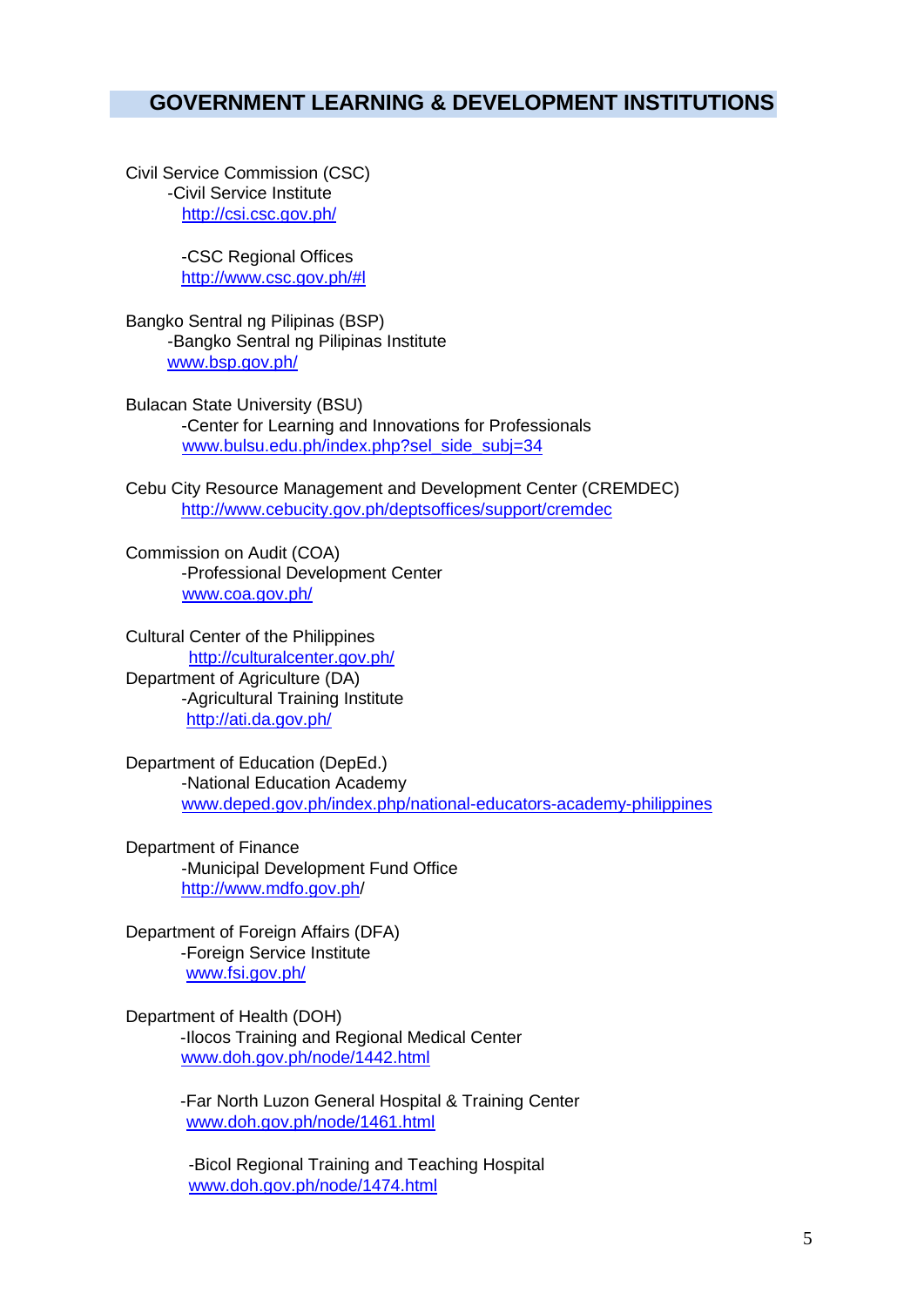Department of National Defense (DND) -National Defense College of the Philippines [www.ndcp.edu.ph/](http://www.ndcp.edu.ph/)

Department of Science and Technology (DOST) - Technology Resource Center [www.trc.dost.gov.ph](http://www.trc.dost.gov.ph/)

> -Information and Communications Technology Office [www.icto.dost.gov.ph/](http://www.icto.dost.gov.ph/)

- iGov Philippines <http://i.gov.ph/training/>

-National Computer Center [www.ncc.gov.ph/](http://www.ncc.gov.ph/)

-Philippine Nuclear Research Institute [www.pnri.dost.gov.ph/](http://www.pnri.dost.gov.ph/)

Department of Trade and Industry (DTI) -Philippine Trade Training Center [www.dti.gov.ph/dti/index.php?p=182](http://www.dti.gov.ph/dti/index.php?p=182)

Development Academy of the Philippines (DAP) [www.dap.edu.ph/](http://www.dap.edu.ph/)

Development Bank of the Philippines Institute <https://www.devbnkphl.com/>

Department of Interior and Local Government (DILG) -Local Government Academy [www.lga.gov.ph/](http://www.lga.gov.ph/)

National Mapping and Resource Information Authority (NAMRIA) [www.namria.gov.ph/](http://www.namria.gov.ph/)

National Archives of the Philippines (NAP) [www.nationalarchives.gov.ph/?cat=6](http://www.nationalarchives.gov.ph/?cat=6)

National Economic and Development Authority (NEDA) -Statistical Research and Training Center [www.srtc.gov.ph/](http://www.srtc.gov.ph/)

National Maritime Polytechnic (NMP) [www.nmp.gov.ph/home/coursedescription](http://www.nmp.gov.ph/home/coursedescription)

Supreme Court of the Philippines (SC) -Philippine Judicial Academy <http://philja.judiciary.gov.ph/>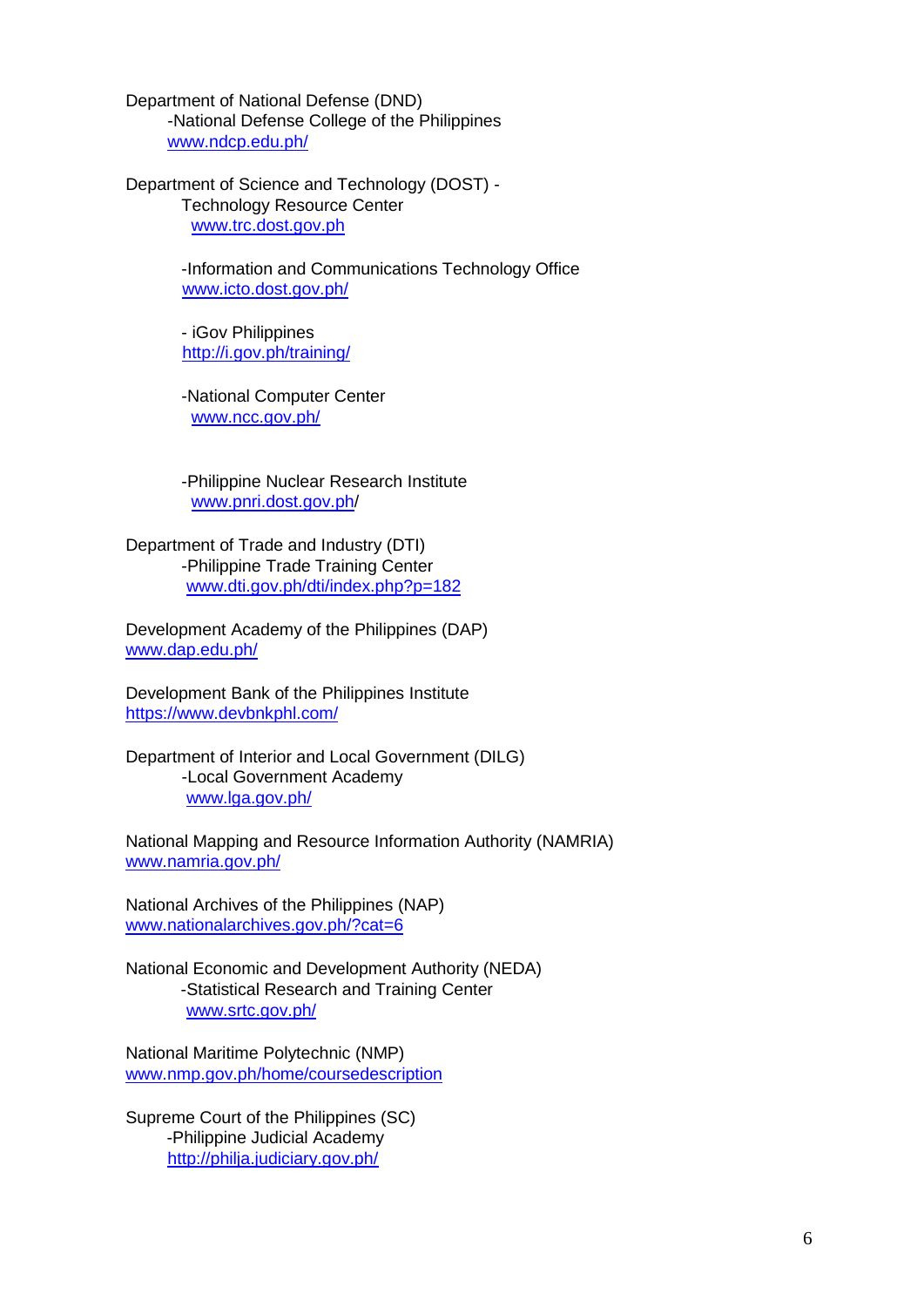Philippine Amusement and Gaming Corporation (PAGCOR) -PAGCOR Training Center [www.pagcor.ph/pagcor-training-center/](http://www.pagcor.ph/pagcor-training-center/)

Philippine Public Safety College (PPSC) [www.ppsc.gov.ph/index.php?id1=9&id2=3&id3=0](http://www.ppsc.gov.ph/index.php?id1=9&id2=3&id3=0)

Philippine Root Crop Research and Training Center <http://philrootcrops.vsu.edu.ph/>

Philippine Society for Mechanical Engineers, Inc. (PSME) <http://www.prc.gov.ph/page.aspx?id=3066>

Technical Education Skills and Development Authority (TESDA) [www.tesda.gov.ph/](http://www.tesda.gov.ph/)

Technological University of the Philippines (TUP) -Integrated Research and Training Center (IRTC) [www.tup.edu.ph/page/research/irtc](http://www.tup.edu.ph/page/research/irtc)

University of the Philippines

- UP Law Center <http://law.upd.edu.ph/paralegal/>
- UP Institute of Small Scale Industries<http://www.issi.upd.edu.ph/> <http://beta.entrepreneurship.org.ph/>
- UP National Center for Transportation Studies<http://ncts.upd.edu.ph/main/>
- Center for Local and Regional Governance [www.up](http://www.up-ncpag.org/press/category/ncpag-centers/clrg/)[ncpag.org/press/category/ncpag-centers/clrg/](http://www.up-ncpag.org/press/category/ncpag-centers/clrg/)
- National College of Public Administration and Governance (NCPAG) Center for Policy and Executive Development (CPED) <http://ncpag.upd.edu.ph/centers/cped/>
- Information Technology Development Center (UP-ITDC) <http://ittc.up.edu.ph/index.php/training/>
- Training Center for Tropical Resources and Ecosystems Sustainability (TREES) <http://uplb.edu.ph/index.php/public-service/programs-services>
- Institute of Cooperatives and BioEnterprise Development (ICOPED). <http://uplb.edu.ph/index.php/public-service/programs-services>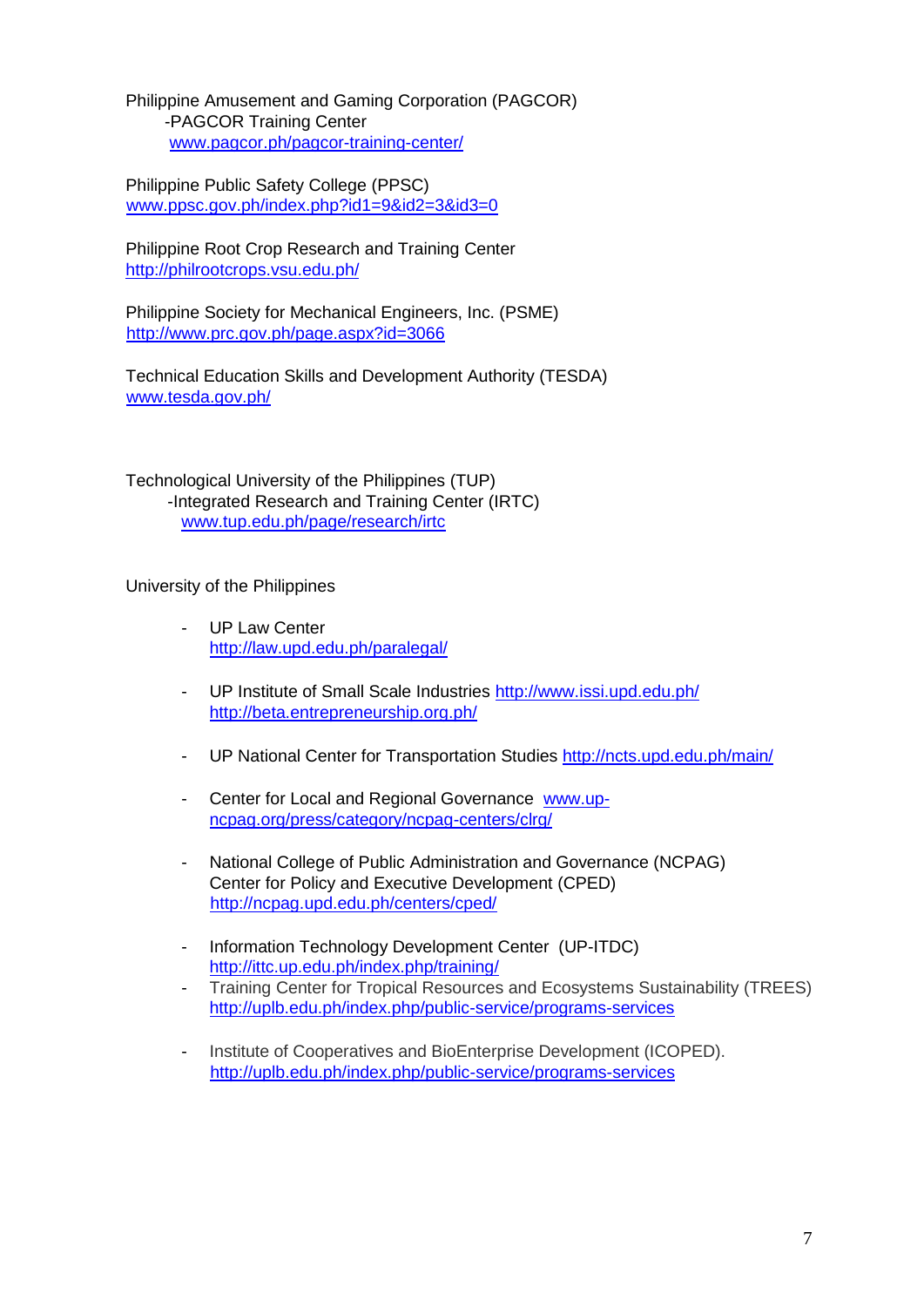#### **NON-ACCREDITED PRIVATE LEARNING AND DEVELOPMENT INSTITUTIONS OFFERING TRAINING OF HIGHLY TECHNICAL/SPECIALIZED NATURE**

• Institutions accredited by Professional Regulatory Board/Continuing Professional Development Council (CPDC[\)](http://www.prc.gov.ph/prb/default.aspx)

Chamber of Customs Brokers (CCB) TelefaxNo.: 527-6801 / 527-5340; Fax No.: 527-1980

Geodetic Engineers of the Philippines (GEP) Tel No.: 353-6549

Geological Society of the Philippines (GSP) <https://www.geolsocphil.org/>

Integrated Philippine Association of Optometrists (IPAO), Inc. [www.ipao.org.ph/](http://www.ipao.org.ph/)

Integrated Chemists of the Philippines (ICP) [www.icp.org.ph/](http://www.icp.org.ph/)

Institute of Electronic Engineers of the Philippines, Inc. (IECEP) [www.iecep.ph/](http://www.iecep.ph/)

Institute of Integrated Electrical Engineers of the Philippines, Inc. (IIEE) [www.iiee.org.ph](http://www.iiee.org.ph/)

Integrated Midwives Association of the Philippines (IMAP) [www.imap.com.ph/](http://www.imap.com.ph/)

Masters and Mates Association of the Philippines (MMAP) [http://mastersandmatesphil.org](http://mastersandmatesphil.org/)

Marine Engineer Officers Association of the Philippines (MEOAP) Tel. No.: +632 735-1338, +632 735-1335 (Fax)

National Master Plumbers Association of the Philippines (NAMPAP) Tel. No.: 531-9383

National Organization of Professional Teachers (NOPTI) [https://www.facebook.com/pages/National-Organization-of-Professional-](https://www.facebook.com/pages/National-Organization-of-Professional-Teachers-Inc-NOPTI/309383989092045)[Teachers-Inc-NOPTI/309383989092045](https://www.facebook.com/pages/National-Organization-of-Professional-Teachers-Inc-NOPTI/309383989092045)

Nutritionist-Dietitian's Association of the Philippines (NDAP) [www.ndap.org.ph/](http://www.ndap.org.ph/)

Philippine Association of Agriculturists, Inc. (PAA)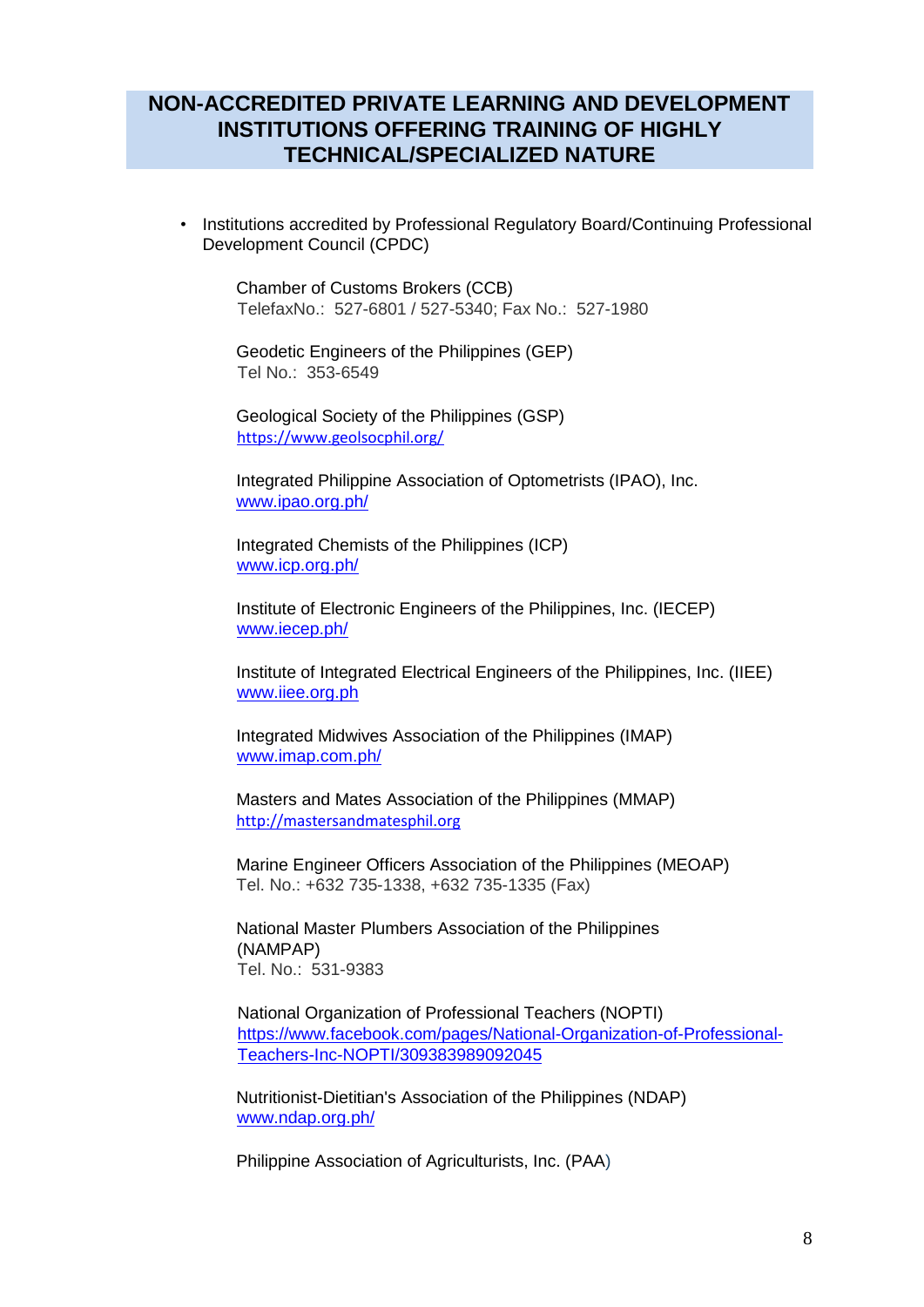Philippine Association of Landscape Architects (PALA) [www.palaonline.org/](http://palaonline.org/)

Philippine Association of Medical Technologists (PAMET) <https://pametinc.ph/home/>

Philippine Association of Radiologic Technologists (PART) c/o Martinez Memorial Hospital 198 A. Mabini St., Caloocan City Telefax: 287-7169

Philippine Association of Social Workers, Inc. (PASWI) Tel No. 922-96-21 to 30 loc 308

Philippine Dental Association (PDA) <https://www.pda.com.ph/>

Philippine Institute of Certified Public Accountants (PICPA) [www.picpa.com.ph/](http://www.picpa.com.ph/)

Philippine Institute of Chemical Engineers (PIChE) [www.pichenet.org/](http://www.pichenet.org/)

Philippine Institute of Civil Engineers (PICE) [www.pice.org.ph/](http://www.pice.org.ph/)

Philippine Institute of Environmental Planners (PIEP) <http://piep.org.ph/>

Philippine Institute of Interior Designers (PIID) [www.piid.org.ph](http://piid.org.ph/)

Philippine Librarians Association, Inc. (PLAI) Telefax: 528-0356 / 525-0356 / 525-9401

Philippine Medical Association (PMA) [www.philippinemedicalassociation.org](http://www.philippinemedicalassociation.org/)

Philippine Nurses Association, Inc. (PNA) [www.pna-ph.org/](http://www.pna-ph.org/)

Philippine Pharmacists Association (PPHA), Inc. <https://philippinepharmacists.org/>

Philippine Physical Therapy Association (PPTA) [www.angelfire.com/home/ppta/abtppta.htm](http://www.angelfire.com/home/ppta/abtppta.htm)

Philippine Society of Agricultural Engineers (PSAE) [www.psae.org.ph](http://www.psae.org.ph/)

Philippine Society of Fisheries, Inc. (PSF) [https://www.facebook.com/Philippine-Fisheries-Association-](https://www.facebook.com/Philippine-Fisheries-Association-618085031605388/)[618085031605388/](https://www.facebook.com/Philippine-Fisheries-Association-618085031605388/)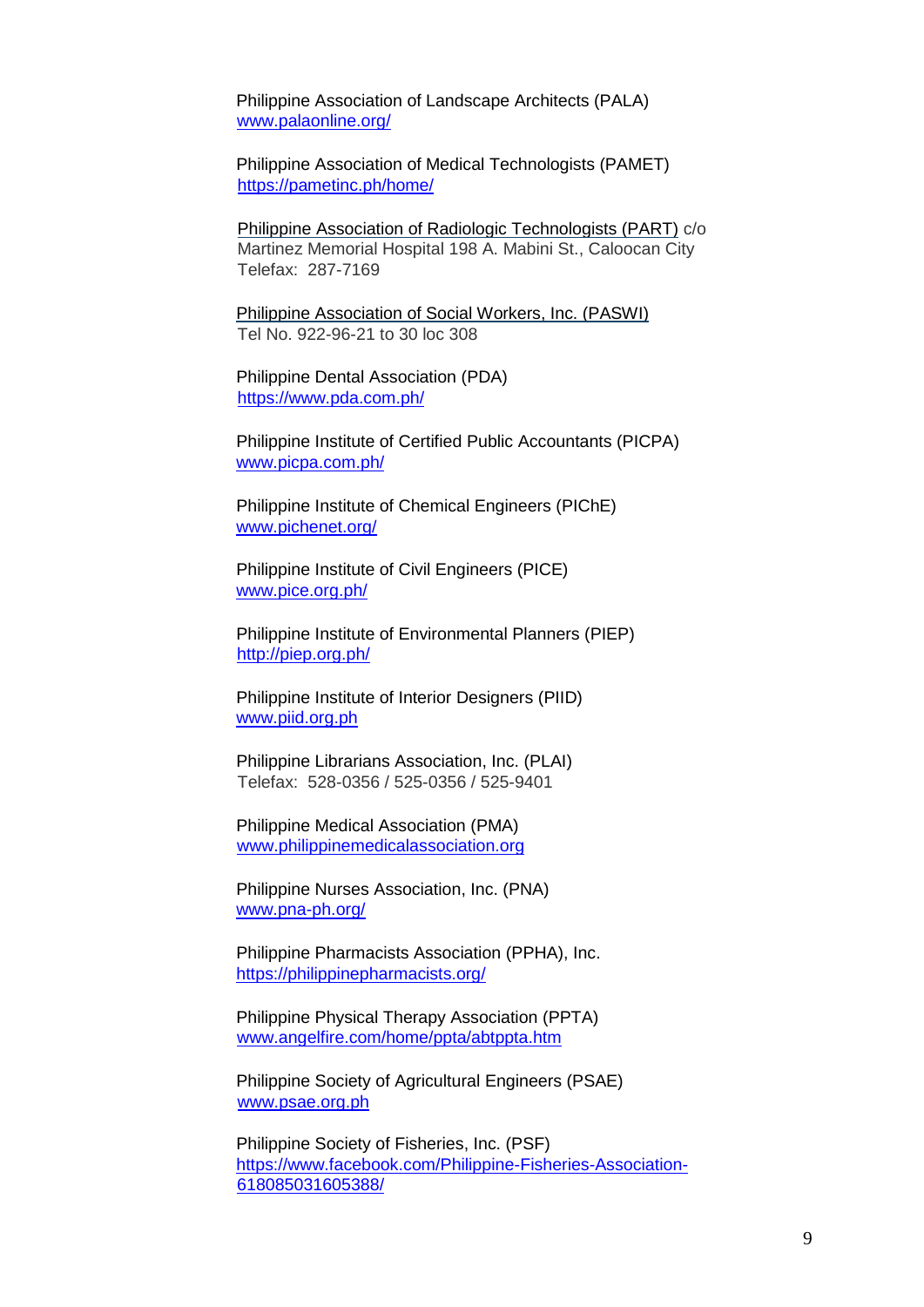Philippine Society of Mining Engineers (PSEM) [www.psem.ph/](http://www.psem.ph/)

Philippine Society of Sanitary Engineers (PSSE) [www.psense.org.ph/](http://www.psense.org.ph/)

Philippine Veterinary Medical Association (PVMA) <http://www.pvma.com.ph/>

Professional Criminologist Association of the Philippines (PCAP) Tel No.: (088) 858-3880 to 81 / (08822) 722-010 / 724-401

Psychological Association of the Philippines (PAP) Tel No. 0927-787-20-12; Tel./Fax No: 453-8257; E-mail add: pap\_1962\_08@yahoo.com

Society of Aerospace Engineers of the Philippines [www.saep.org.ph](http://www.saep.org.ph/)

Society of Filipino Foresters (SFF) [https://www.facebook.com/pages/Society-of-Filipino-Foresters-in](https://www.facebook.com/pages/Society-of-Filipino-Foresters-in-the-Philippines/102079029830637)[the-Philippines/102079029830637](https://www.facebook.com/pages/Society-of-Filipino-Foresters-in-the-Philippines/102079029830637)

Society of Metallurgical Engineers of the Philippines (SMEP) <https://metcon2017.wordpress.com/>

Society of Naval Architects and Marine Engineers (SONAME) <http://soname.org/main/>

United Architects of the Philippines (UAP) [www.united-architects.org/](http://www.united-architects.org/)

Zuellig Family Foundation <https://zuelligfoundation.org/>

- Association of Special Libraries of the Philippines <https://aslplibrarians.org/join-aslp>
- AJ Center for Excellence (Maritime Training Institution) / ISO 9001:2008 certified <https://www.facebook.com/AjCenterForExcellence/>
- AMA Education System-Continuing Education Courses<http://www.amaes.edu.ph/>
- Environmental Training Institute<http://envitraining.blogspot.com/>
- Geodata Systems Technologies, Inc. <http://www.geodata.com.ph/>
- Institute for Strategic and Development Studies (Policy Research Training) <http://www.asef.org/about/partners/partner/2573-ISDS%20Philippines>
- International Institute of Rural Reconstruction<http://www.iirr.org/>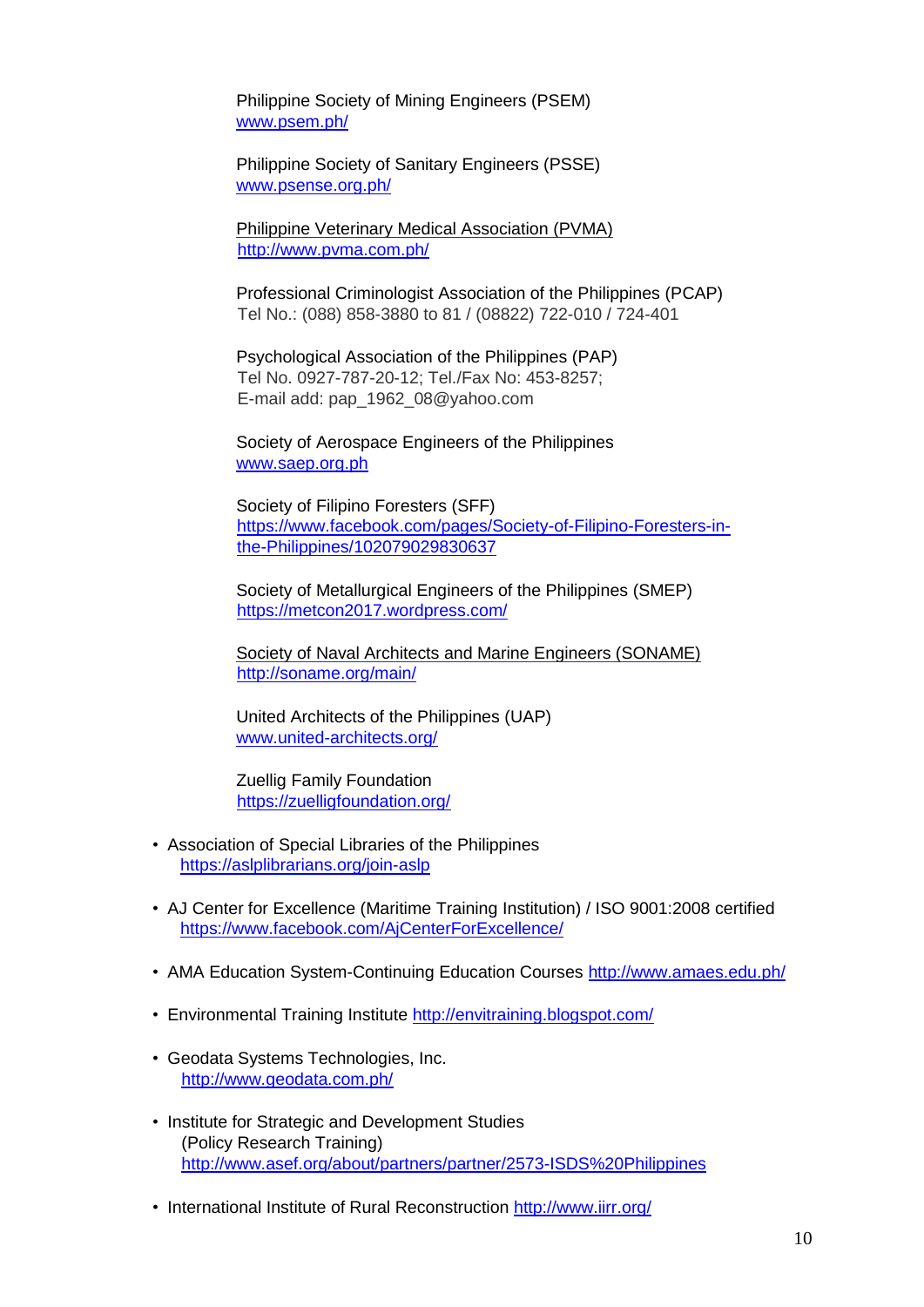- SGS / ISO Certified 14001:2004 and ISO 9001:2008 Certified [www.sgs.ph](http://www.sgs.ph/)
- University of Asia and the Pacific (UA&P) -Center for Food and Agribusiness
- University of Sto Tomas (UST) Hospital (Training Program in Rheumatology, Clinical Immunology and Osteoporosis)
- University of Sto Tomas (UST) -Center for Conservation of Cultural Property and Environment in the Tropics [www.ust.edu.ph/research/ust-](http://www.ust.edu.ph/research/ust)[graduate-school-center-for](http://www.ust.edu.ph/research/ust-graduate-school-center-for-conservation-of-cultural-property-and-environment-in-the-tropics/)[conservation-ofcultural-property-and-environment-in-the-tropics/](http://www.ust.edu.ph/research/ust-graduate-school-center-for-conservation-of-cultural-property-and-environment-in-the-tropics/)
- Training Institutions or Assessment Centers Accredited or Recognized by TESDA [www.tesda.gov.ph/](http://www.tesda.gov.ph/)

### **LOCAL LEARNING AND DEVELOPMENT INSTITUTIONS THAT ARE INTERNATIONALLY ACCLAIMED FOR MEETING THE STANDARD OF EXCELLENCE IN TRAINING**

- Asian Institute of Management (AIM) [www.aim.edu/](http://www.aim.edu/)
- De La Salle University

-Center for Professional Development in Business and Economics (CPDBE) [www.dlsu.edu.ph/academics/colleges/cob/cpdbe/](http://www.dlsu.edu.ph/academics/colleges/cob/cpdbe/)

- International Academy of Management Economics (IAME) <https://www.facebook.com/iameglobal/>
- University of Asia and the Pacific (UA&P) -Center for Research and Communication <http://uap.asia/crc/>
- SGS Academy / ISO 14001:2004 and ISO 9001: 2008 Certified [www.sgs.ph](http://www.sgs.ph/)
- Southeast Asian Ministers of Education Organization Regional Center for Education Innovations and Technology (SEAMEO-INNOTECH) / ISO 9001:2008 Certified [www.seameo-innotech.org/](http://www.seameo-innotech.org/)
- University of the Philippines (UP)
	- Information Technology Development Center (UP-ITDC) / ISO 9001:2008 Certified <http://itdc.up.edu.ph/>
- Technological Institute of the Philippines (TIP) / ISO 9001:2008 Certified [www.tip.edu.ph](http://www.tip.edu.ph/)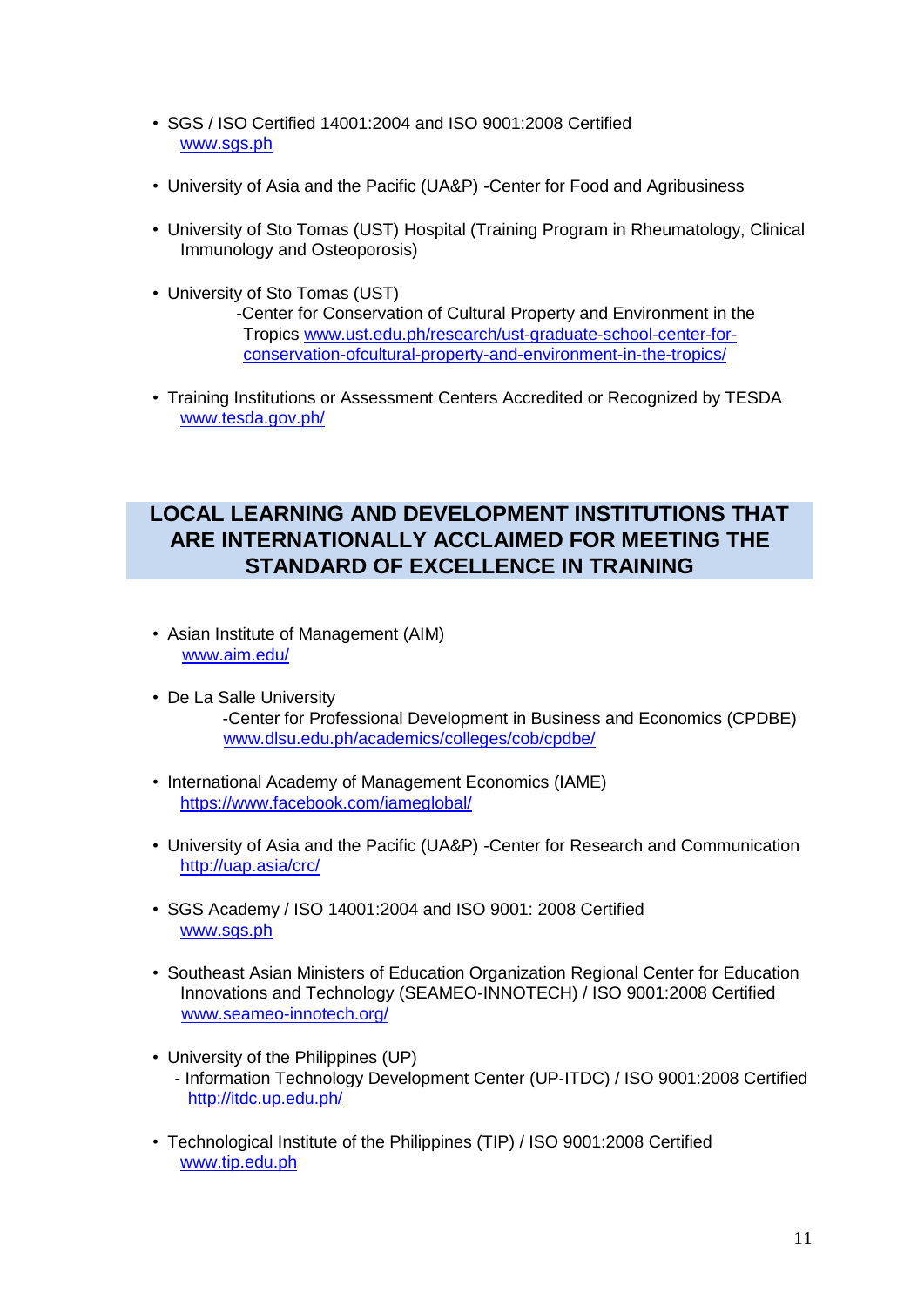• AJ Center for Excellence (Maritime Training Institution) / ISO 9001:2008 certified [http://jebsens.com](http://jebsens.com/)

#### **INSTITUTIONS RECOGNIZED BY COMMISSION ON HIGHER EDUCATION (CHED) AS CENTER OF EXCELLENCE (COE) OR DEVELOPMENT (COD)**

- Adamson University (AU) [www.adamson.edu.ph/](http://www.adamson.edu.ph/)
- Aklan State University (ASU) [www.asu.edu.ph](http://www.asu.edu.ph/)
- Angeles University Foundation (AUF) [www.auf.edu.ph/](http://www.auf.edu.ph/)
- Asia Pacific College (APC) [www.apc.edu.ph/](http://www.apc.edu.ph/)
- Asian Development Foundation College (ADFC) https://www.facebook.com/Asian-Development-Foundation-College-247825065231881/
- Ateneo de Davao University (ADDU) [www.addu.edu.ph/](http://www.addu.edu.ph/)
- Ateneo de Manila University (ADMU) [www.admu.edu.ph](http://www.admu.edu.ph/)
- Ateneo de Naga University (ADNU) [www.adnu.edu.ph/](http://www.adnu.edu.ph/)
- Ateneo de Zamboanga University (ADZU) [www.adzu.edu.ph/](http://www.adzu.edu.ph/)
- Benguet State University (BSU) [www.bsu.edu.ph/](http://www.bsu.edu.ph/)
- Bicol University-Legazpi (BU) [www.bicol](http://www.bicol-u.edu.ph/)[u.edu.ph/](http://www.bicol-u.edu.ph/)
- Cagayan de Oro College (COC) [www.coc.phinma.edu.ph/](http://www.coc.phinma.edu.ph/)
- Capitol University, Cagayan de Oro City (CUCDO) [www.cu.edu.ph/](http://www.cu.edu.ph/)
- Capitol University-Corrales Ext., Cagayan de Oro (CUC) Address: Corrales Avenue/Osmeña Street Cagayan de Oro City Misamis Oriental E-mail: cu@cu-cdo.edu.ph. Telephone No.: (08822)723 349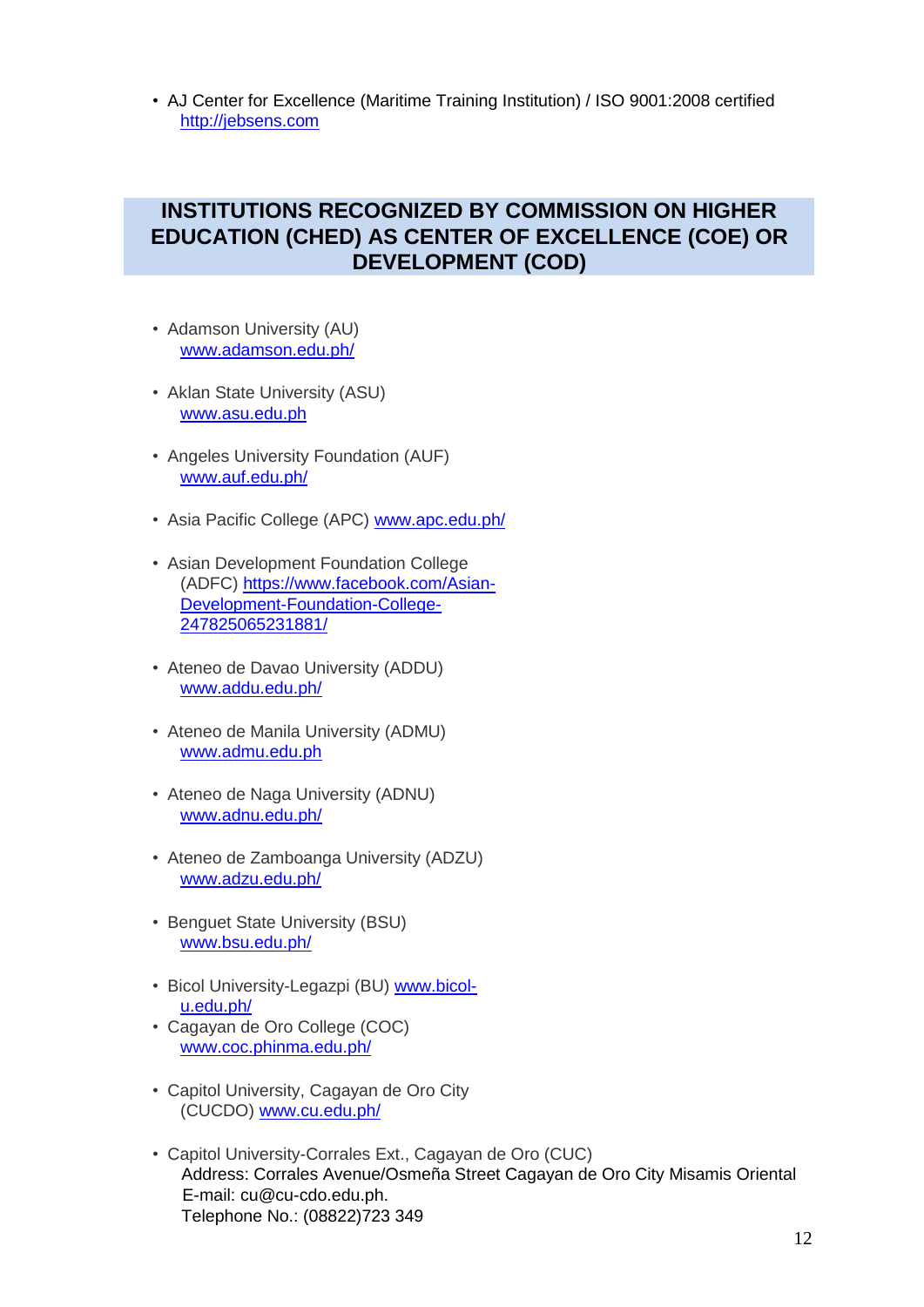- CARAGA State University (formerly Northern Mindanao State Institute of Science and Technology) (CSU) [www.carsu.edu.ph/](http://www.carsu.edu.ph/)
- Catanduanes State University (CSU) [www.catanduanesstatecolleges.edu.ph/](http://www.catanduanesstatecolleges.edu.ph/)
- Cavite State University (CVSU) www.cvsu.edu.ph/
- Cebu Institute of Technology (CIT) [www.cit.edu/v4/](http://www.cit.edu/v4/)
- Cebu Normal University (CNU) [www.cnu.edu.ph](http://www.cnu.edu.ph/)
- Central Bicol State University of Agriculture (CBSUA) [www.cbsua.edu.ph/](http://www.cbsua.edu.ph/)
- Central Bicol State University of Agriculture-Pili, Cam. Sur [www.cssac.edu.ph/](http://www.cssac.edu.ph/)
- Central Luzon State University (CLSU) [clsu.edu.ph/](https://clsu.edu.ph/)
- Central Mindanao University (CMU) [www.cmu.edu.ph/](http://www.cmu.edu.ph/)
- Central Philippine University (CPU) [www.cpu.edu.ph/](http://www.cpu.edu.ph/)
- Centro Escolar University (CEU) [www.ceu.edu.ph/](http://www.ceu.edu.ph/)
- Colegio de Dagupan (CDD) [www.cdd.edu.ph/](http://www.cdd.edu.ph/)
- De La Salle University-Dasmarinas (DLSUD) [www.dlsud.edu.ph/](http://www.dlsud.edu.ph/)
- De La Salle University-Manila (DLSU) [www.dlsu.edu.ph/](http://www.dlsu.edu.ph/)
- Dipolog Medical Center College Foundation (DMC) [www.dmc.edu.ph/web3.1/](http://www.dmc.edu.ph/web3.1/)
- Don Mariano Marcos Mem. State Univ.South L.U Campus-Agoo Address: Dona Toribia Aspiras Road, Agoo, La Union 2504; Telephone Nos.: (072 )5210020 (072) 5210020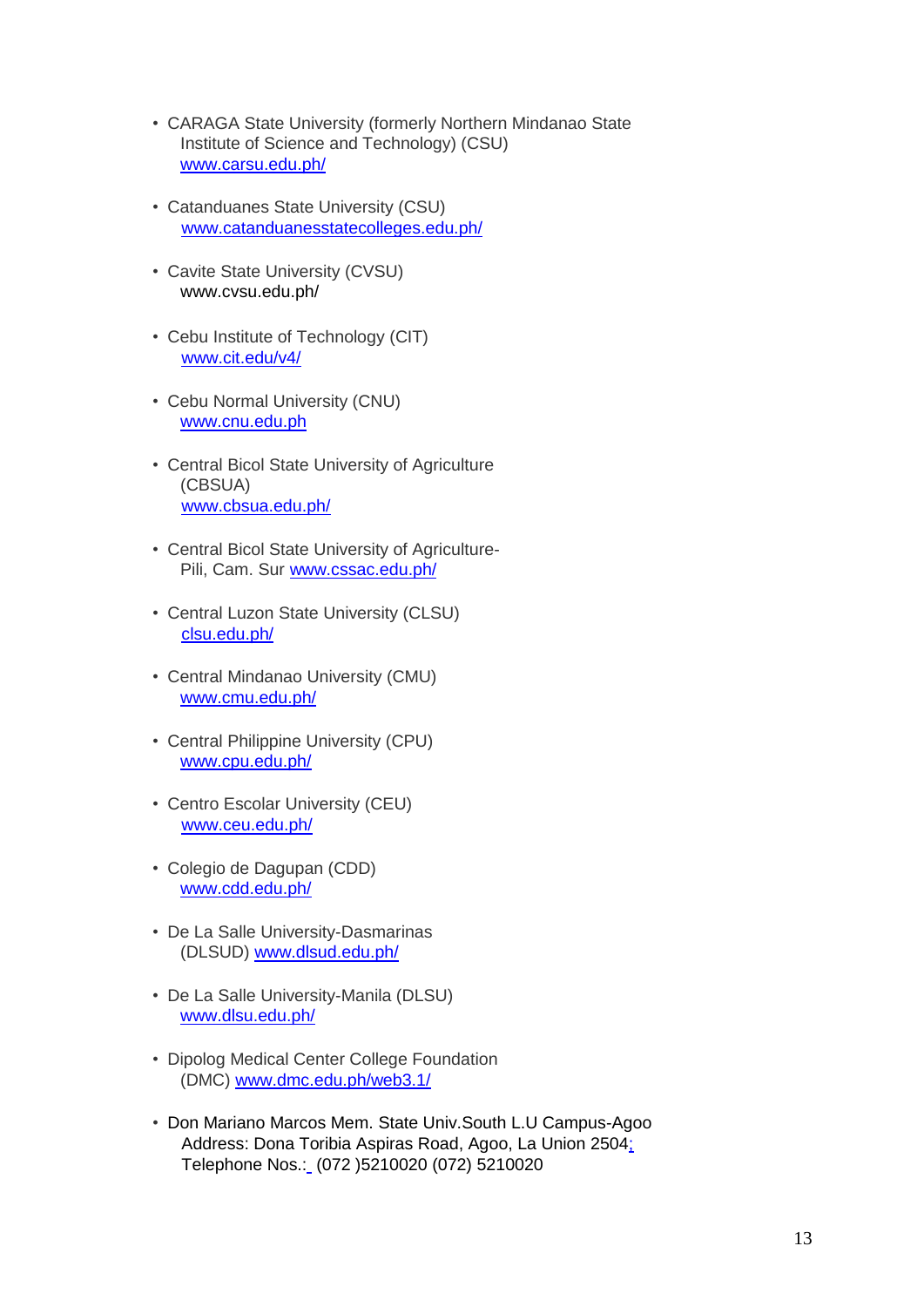- Don Mariano Marcos State University-San Fernando City, La Union (DMMMSU) <http://www.dmmmsu.edu.ph/>
- Far Eastern University (FEU) [www.feu.edu.ph/](http://www.feu.edu.ph/)
- Father Saturnino Urios University (FSUU) [www.urios.edu.ph/](http://www.urios.edu.ph/)
- Holy Angel University (HAU) [www.hau.edu.ph/](http://www.hau.edu.ph/)
- Isabela State University (ISU) [www.isu.edu.ph/](http://www.isu.edu.ph/)
- Jose Rizal University (JRU) <http://www.jru.edu/>
- Leyte Normal University (LNU) [www.lnu.edu.ph/](http://www.lnu.edu.ph/)
- Lorma Colleges (LC)<http://lorma.edu/>
- Lyceum Northwestern University (LNU) <http://lyceum.edu.ph/>
- Manila Central University (MCU) [www.mcu.edu.ph/stag/](http://www.mcu.edu.ph/stag/)
- Manuel S. Enverga University Foundation (MEUF) [www.mseuf.edu.ph/](http://www.mseuf.edu.ph/)
- Mapua Institute of Technology-Makati (MIT) [www.mapua.edu.ph/](http://www.mapua.edu.ph/)
- Mapua Institute of Technology-Manila (MIT) Muralla St., Intramuros, Manila 1002, Philippines Phone nos.: +63(2) 247-5000
- Mariano Marcos State University, Batac, Ilocos Norte (MMSU) [www.mmsu.edu.ph/](http://www.mmsu.edu.ph/)
- Mariano Marcos State University-Laoag, Ilocos Norte (MMSU) Address : Castro Avenue, Laoag City, Ilocos Norte 2900 Telephone : (077) 221-4143 Fax : (077) 771-4143 E-mail : mmsu\_ce@digitelone.com
- Mindanao Polytechnic State College (MPSC) [www.mpsc.ph](http://www.mpsc.ph/)
- Mindanao State University-Naawan (MSUN) [www.msunaawan.edu.ph/](http://www.msunaawan.edu.ph/)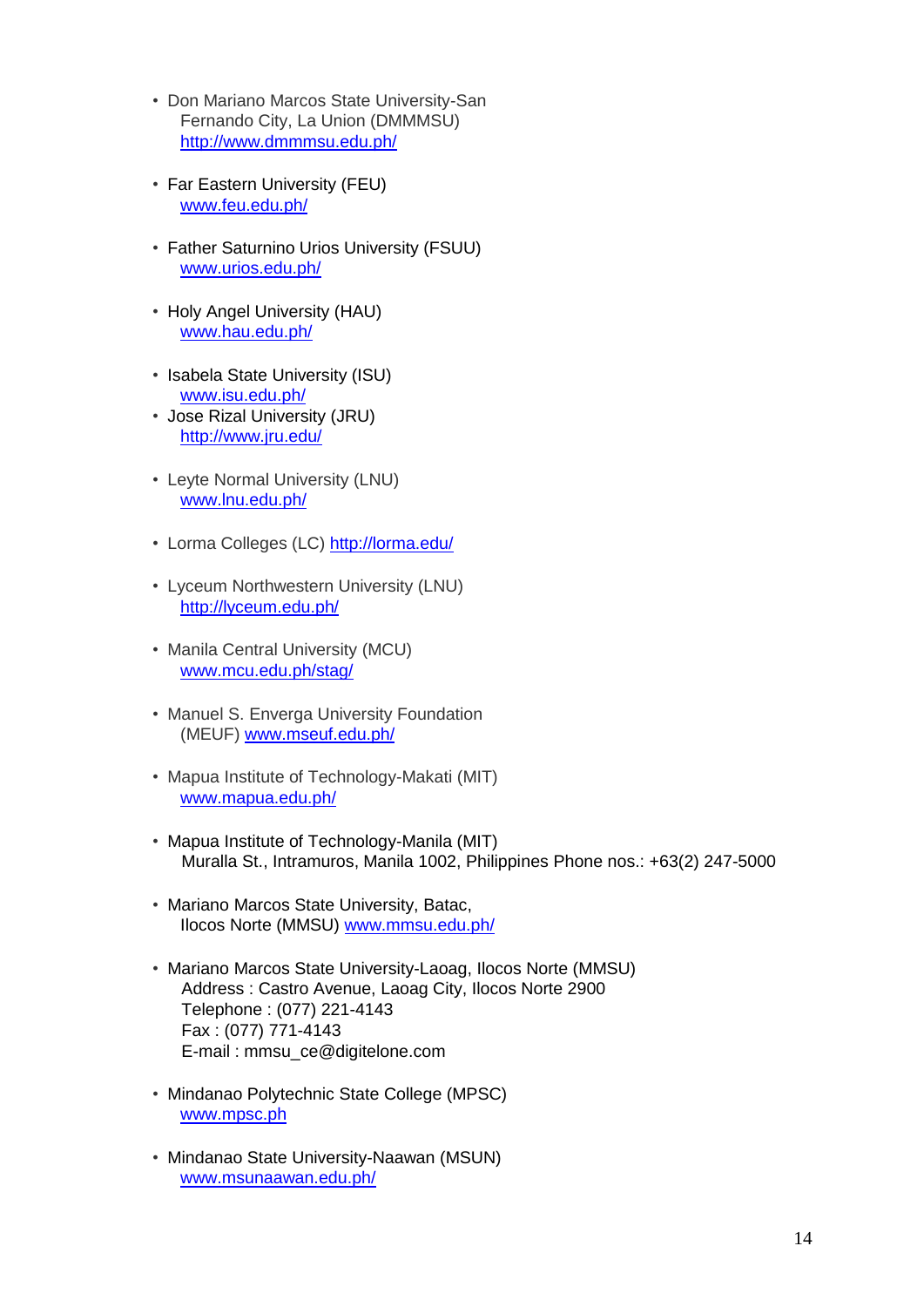- Mindanao State University-Iligan Institute of Technology-Iligan (MSUI) [www.msuiit.edu.ph/](http://www.msuiit.edu.ph/)
- Mindanao University of Science & Technology (formerly MPSC)
- Notre Dame of Dadiangas University (NDDU) [www.nddu.edu.ph/](http://www.nddu.edu.ph/)
- Notre Dame of Marbel University (NDMU) [www.ndmu.edu.ph/](http://www.ndmu.edu.ph/)
- Nueva Vizcaya State University (NVSU) <http://website.informer.com/visit?domain=nvsu.edu.ph>
- Our Lady of Fatima University (OLFU) [www.fatima.edu.ph/](http://www.fatima.edu.ph/)
- Palawan State University (PSU) <http://psu.palawan.edu.ph/>
- Pangasinan State University (PSU) [www.psu.ph/](http://www.psu.ph/)
- Panpacific University North Philippines (PUNP) <https://punp.edu.ph/urdaneta/>
- Philippine Normal University (PNU) [www.pnu.edu.ph/](http://www.pnu.edu.ph/)
- Saint Louis University (SLU) [www.slu.edu.ph/](http://www.slu.edu.ph/)
- St. Louis College (SLC) [www.slc-sflu.edu.ph/](http://www.slc-sflu.edu.ph/)
- Silliman University (SU) <http://su.edu.ph/>
- St. Mary's University (SMU) [www.smu.edu.ph/](http://www.smu.edu.ph/)
- St. Paul University Philippines (SPUP) [www.spup.edu.ph/](http://www.spup.edu.ph/)
- St. Vincent's College (SVC) <http://dipologcity.com/SchoolsSVC.htm>
- Systems Plus Foundation College (SPFC) [www.spcf.edu.ph/](http://www.spcf.edu.ph/)
- Technological Institute of the Philippines-Manila (TIP) [www.tip.edu.ph/](http://www.tip.edu.ph/)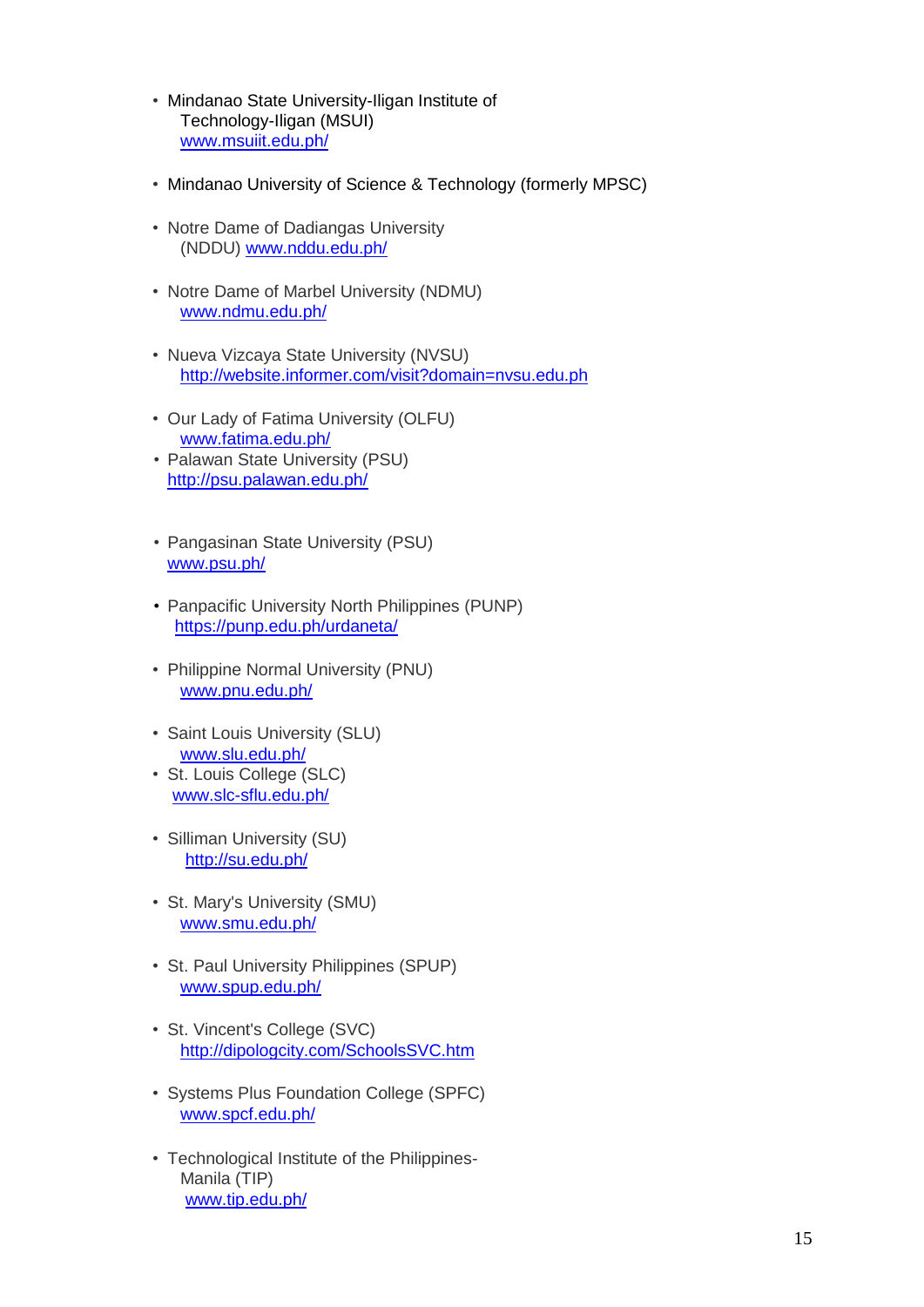- Universidad de Santa Isabel (USI) [www.usi.edu.ph/](http://www.usi.edu.ph/)
- University of Baguio (UB) [www.ubaguio.edu/main/](http://www.ubaguio.edu/main/)
- University of Batangas (UB) [www.ub.edu.ph/](http://www.ub.edu.ph/)
- University of La Sallette (ULS) <http://universityoflasalette.edu.ph/>
- University of Luzon (UL) [www.ul.edu.ph/](http://www.ul.edu.ph/)
- University of Mindanao (UM) [www.umindanao.edu.ph/](http://www.umindanao.edu.ph/)
- University of Negros Occidental (UNO) [www.uno-](http://www.uno/)[r.edu.ph/](http://www.uno-r.edu.ph/)
- University of San Agustin (USA) [www.usa.edu.ph/](http://www.usa.edu.ph/)
- University of San Carlos- Technological Center Cebu City (USATC)
- University of San Carlos-Cebu (USC) <http://www.usc.edu.ph/>
- University of San Jose Recoletos (USJR) [www.usjr.edu.ph/](http://www.usjr.edu.ph/)
- University of Santo Tomas (UST) [www.ust.edu.ph/](http://www.ust.edu.ph/)
- University of Southeastern Philippines-Davao City (USEP) [www.usep.edu.ph/](http://www.usep.edu.ph/)
- University of Southeastern Philippines-Tagum (USEP)
- University of Southern Mindanao-Kabacan, Cotabato (USM) [www.usm.edu.ph/](http://www.usm.edu.ph/)
- University of Southern Mindanao-Kabacan, North Cot. (USM)
- University of St. La Salle (USLS) [www.usls.edu.ph/](http://www.usls.edu.ph/)
- University of the Cordilleras (UC) [www.uc-bcf.edu.ph/](http://www.uc-bcf.edu.ph/)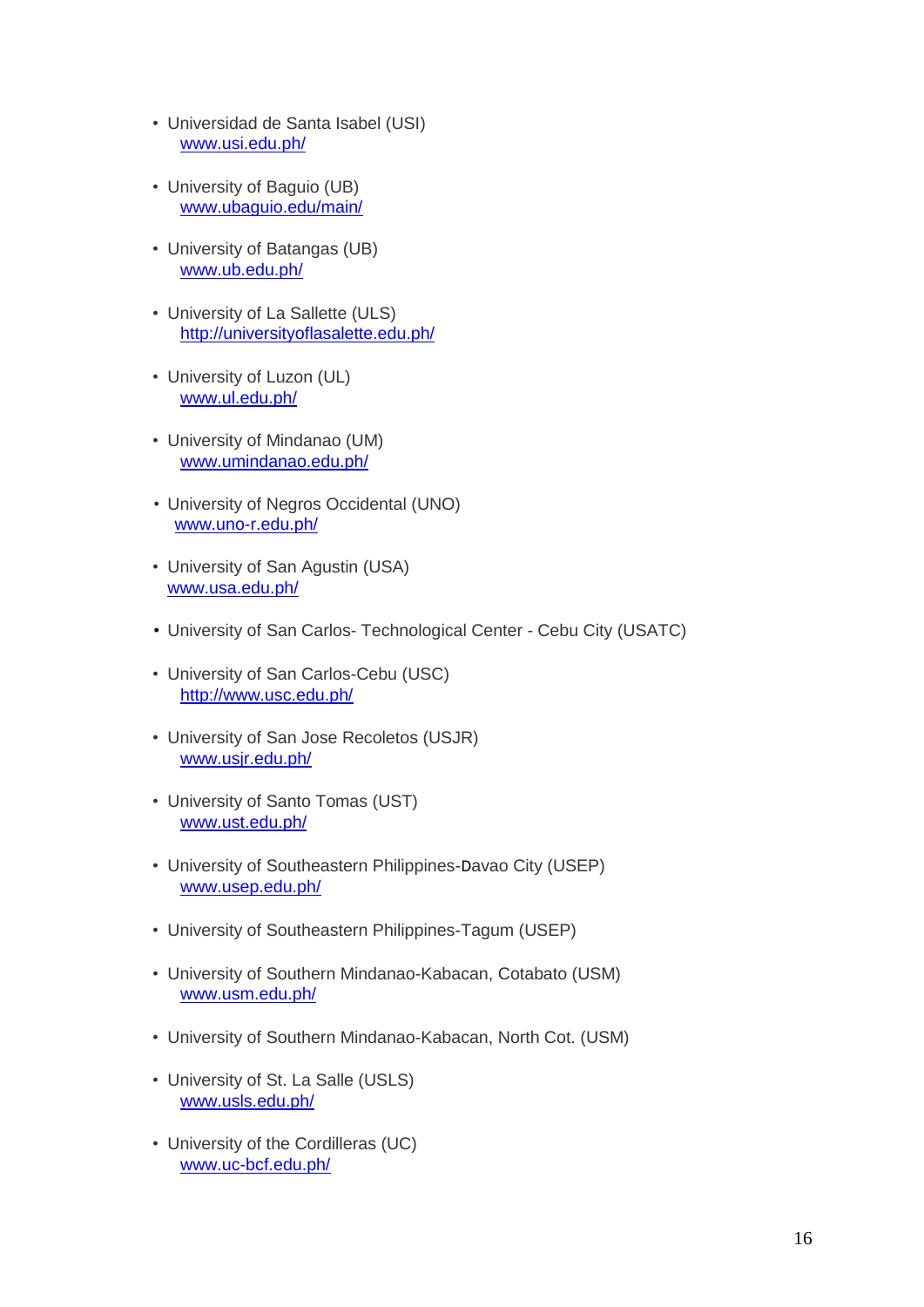- University of the East-Manila (UE) [www.ue.edu.ph/manila/index.html](http://www.ue.edu.ph/manila/index.html)
- University of the East-Ramon Magsaysay Mem. Med. Center-QC (UE) <http://uerm.edu.ph/>
- University of the Immaculate Conception (UIC) [www.uic.edu.ph/](http://www.uic.edu.ph/)
- University of the Philippines in the Visayas-Iloilo (UPI) [www.upv.edu.ph/](http://www.upv.edu.ph/)
- University of the Philippines-Baguio (UPB) [www.upb.edu.ph/](http://www.upb.edu.ph/)
- University of the Philippines-Diliman (UPD) [www.upd.edu.ph/](http://www.upd.edu.ph/)
- University of the Philippines-Los Baños (UPLB) <http://uplb.edu.ph/>
- University of the Philippines-Manila (UPM) [www.upm.edu.ph/](http://www.upm.edu.ph/)
- University of the Philippines-Mindanao, Davao (UPD) [www.upmin.edu.ph/](http://www.upmin.edu.ph/)
- University of the Philippines- Cebu (UPC) <http://upcebu.edu.ph/>
- University of the Visayas (UV) <http://uv.edu.ph/>
- Visayas State University (VSU) [www.vsu.edu.ph/](http://www.vsu.edu.ph/)
- Western Mindanao State University (WMSU) [wmsu.edu.ph/](http://wmsu.edu.ph/)
- West Visayas State University (WVSU) [www.wvsu.edu.ph/](http://www.wvsu.edu.ph/)
- Xavier University (XU) [www.xu.edu.ph/](http://www.xu.edu.ph/)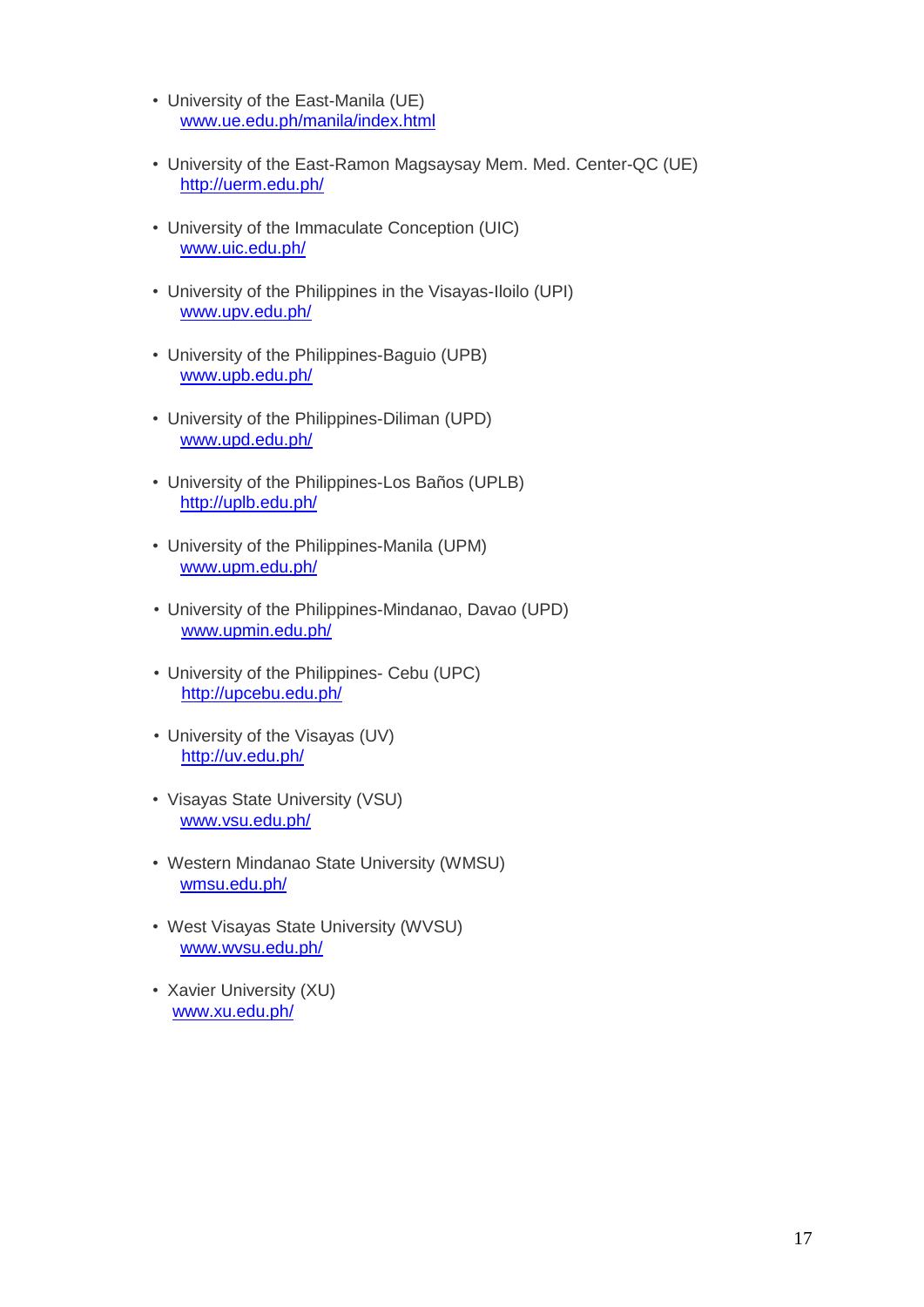## **FOREIGN INSTITUTIONS THAT OFFER LEARNING & DEVELOPMENT FOR SCHOLARSHIP PURPOSES OR FOR PERSONAL ADVANCEMENT OF PARTICIPANTS**

- Australian Universities and Training Institutions (through Australia Awards Scholarship (AAS) by AusAI[D](http://aid.dfat.gov.au/australia-awards/pages/studyin.aspx)
- Japan Universities and Training Institutions (through Japan Human Resource Development Scholarship (JDS) by Japan International Cooperation Center (JICE)<http://jds-scholarship.org/> or ADB-Japan Scholarship Program [www.adb.org/site/careers/japan-scholarship-program/main](http://www.adb.org/site/careers/japan-scholarship-program/main)
- American Universities and Training Institutions (through Fulbright Foreign Student Program in USA)
- Belgium Universities and Training Institutions ( trough VLIR-UOS Training and Masters Scholarship in Belgium) [www.vliruos.be/4273.aspx](http://www.vliruos.be/4273.aspx) [o](http://www.vliruos.be/4273.aspx)r [www.scholars4dev.com/2257/vlir-uos](http://www.scholars4dev.com/2257/vlir-uos-masters-scholarships-for-developing-countries/)[mastersscholarships-for-developing-countries/](http://www.scholars4dev.com/2257/vlir-uos-masters-scholarships-for-developing-countries/)
- Korean Universities and Training Institutions (through Korean International Cooperation Agency [\(KOICA\)](http://scholarship-positions.com/koica-scholarship-program-sp-for-international-students-in-korea-2013/2013/02/16/)  [www.koica.go.kr/english/koica/mission/index.html](http://www.koica.go.kr/english/koica/mission/index.html)
- Netherlands Universities and Training Institutions (through Fellowship Program for Short Courses, Masters, PhD [www.studyinholland.nl/scholarships/scholarships](http://www.studyinholland.nl/scholarships/scholarships-administered-by-nuffic/netherlands-fellowship-programmes)[administered-by-nuffic/netherlandsfellowship-programmes](http://www.studyinholland.nl/scholarships/scholarships-administered-by-nuffic/netherlands-fellowship-programmes) or [www.scholars4dev.com/7672/netherlands-fellowshipprogram/](http://www.scholars4dev.com/7672/netherlands-fellowship-program/)
- Norwegian Universities and Training Institutions (through Norwegian Quota Scholarship Scheme) <http://siu.no/eng/Front-Page/Global-menu/Study-in-Norway/Quota-Scheme> [o](http://siu.no/eng/Front-Page/Global-menu/Study-in-Norway/Quota-Scheme)r [www.scholars4dev.com/1965/quota-scholarships-for-developing-countries/](http://www.scholars4dev.com/1965/quota-scholarships-for-developing-countries/)

### **OTHER LEARNING & DEVELOPMENT INSTITUTIONS THAT PARTNER WITH THE CIVIL SERVICE COMMISSION IN BUILDING CAPABILITIES OF CIVIL SERVANTS**

- Australia Awards and Alumni Engagement Program-Philippines [https://www.australiaawardsphilippines.org](https://www.australiaawardsphilippines.org/)
- Assessment Analytics (AA) -SHL Training Academy [www.assessmentanalytics.com/2013/07/shl-training-academy-assessmentand](http://www.assessmentanalytics.com/2013/07/shl-training-academy-assessment-and-development-center-design-assessor-training-courses/)[development-center-design-assessor-training-courses/](http://www.assessmentanalytics.com/2013/07/shl-training-academy-assessment-and-development-center-design-assessor-training-courses/)
- Ateneo de Manila University (ADMU) -Ateneo Center for Organizational Development Research [www.admu.edu.ph/cord](http://www.admu.edu.ph/cord)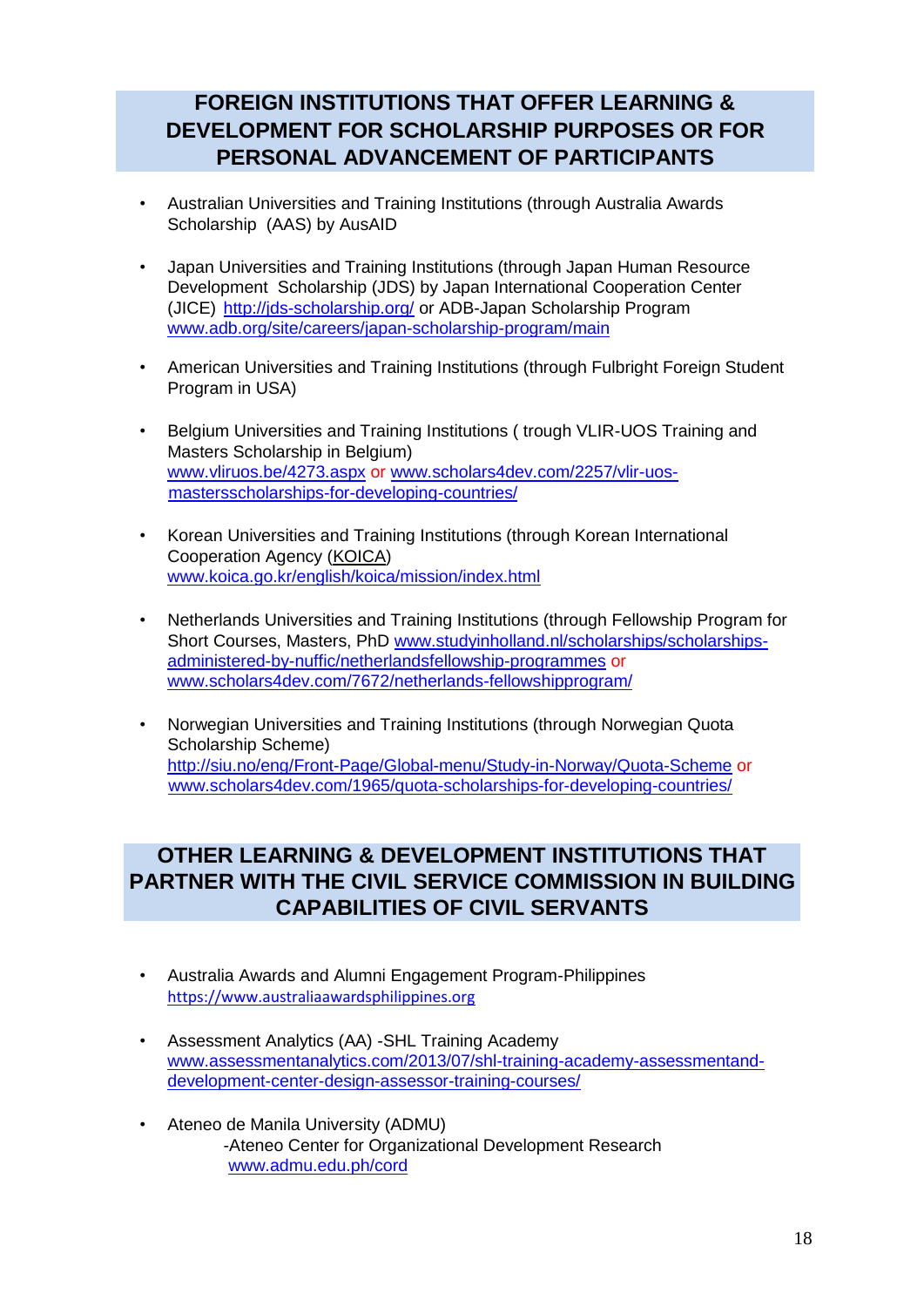-Centre For Leadership And Change, Inc. [www.admu.edu.ph/center-leadership-change-inc](http://www.admu.edu.ph/center-leadership-change-inc)

- BPI Learning and Development Center (BPILDC)
- Center for Innovation, Change and Productivity (CICP) [www.cicp.com.ph/](http://www.cicp.com.ph/)
- Civil Service College, Singapore (CSCS) [www.cscollege.gov.sg/](http://www.cscollege.gov.sg/)
- Development Dimensions International Philippines, Inc. (DDI) [www.ddiworld.com/global-offices/asia-pacific/philippines](http://www.ddiworld.com/global-offices/asia-pacific/philippines)
- Institute for Solidarity in Asia (ISA) [www.isacenter.org/aboutisa/](http://www.isacenter.org/aboutisa/)
- International Academy of Management Economics (IAME) <http://www.iame.edu.ph/>
- Knowledge Management Association of thePhilippines (KMAP) [www.facebook.com/pages/KMAP-Knowledge-Management-Association-of](http://www.facebook.com/pages/KMAP-Knowledge-Management-Association-of-the-Philippines/404540698011)[thePhilippines/404540698011](http://www.facebook.com/pages/KMAP-Knowledge-Management-Association-of-the-Philippines/404540698011)
- Manila Water University (MWU) [www.manilawater.com/Pages/TrainingPrograms.aspx](http://www.manilawater.com/Pages/TrainingPrograms.aspx)
- ManagementWise Pte Ltd, (MWS), Singapore [www.managementwisetraining.com/](http://www.managementwisetraining.com/)
- Metrobank Training Center (MTC)
- National Institute of Public Administration NIPA (Indonesia) <http://stialanmakassar.academia.edu/>
- People Management Association of the Philippines (PMAP) <http://www.pmap.org.ph/>
- Philippine Society for Training and Development (PSTD) <http://pstd.org/pstd2012/>
- PLDT Teltech/Innolab <https://pldtinnolab.com/>
- Rosehall Management Consultants, Inc. (RMCI) [www.rosehall.com.ph/training.do](http://www.rosehall.com.ph/training.do)
- Rothwell & Associates, Inc. (RAI) <http://rothwellandassociates.com/cms/main/>
- SPI Learning Academy